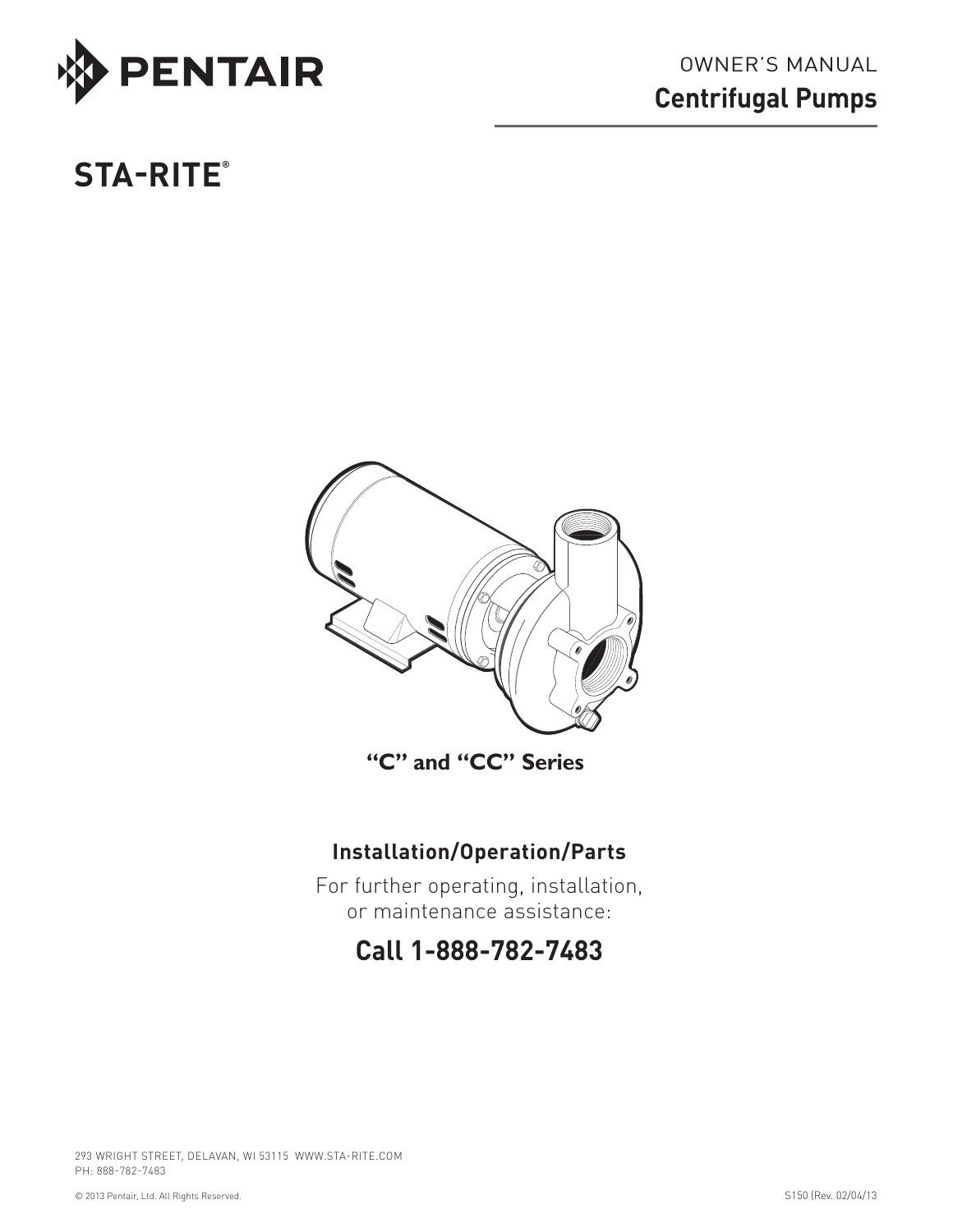## **READ AND FOLLOW SAFETY INSTRUCTIONS!**

**A** This is the safety alert symbol. When you see this symbol on your pump or in this manual, look for one of the following signal words and be alert to the potential for personal injury:

A DANGER warns about hazards that will cause serious personal injury, death or major property damage if ignored.

**A WARNING** warns about hazards that **can** cause serious personal injury, death or major property damage if ignored.

**A CAUTION** warns about hazards that will or can cause minor personal injury or property damage if ignored.

The label **NOTICE** indicates special instructions which are important but not related to hazards.

**Carefully read and follow all safety instructions in this manual and on pump.**

Keep safety labels in good condition. Replace missing or damaged safety labels.

 $\mathbf A$  CAUTION | Motor normally operates at high temperature and will be too hot to touch. It is protected from heat damage during operation by an automatic internal cutoff switch. Before handling pump or motor, stop motor, and allow it to cool for 20 minutes.

#### **California Proposition 65 Warning**

 $A$  WARNING This product and related accessories contain chemicals known to the State of California to cause cancer, birth defects or other reproductive harm.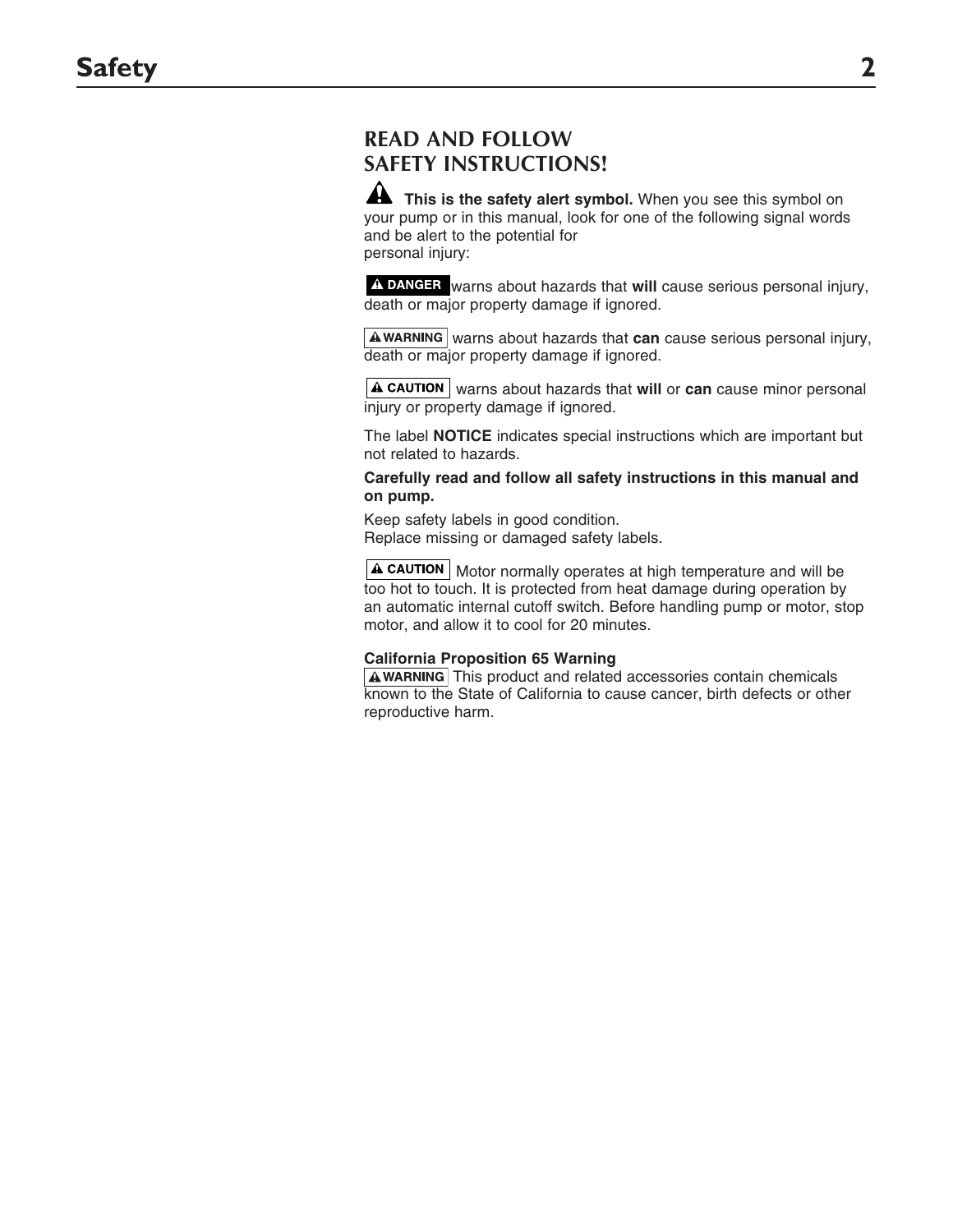# **Table of Contents 3**

#### **Page**

#### **Limited Warranty**

STA-RITE warrants to the original consumer purchaser ("Purchaser" or "You") of the products listed below, that they will be free from defects in material and workmanship for the Warranty Period shown below.

| Product                                                                                                   | <b>Warranty Period</b>                                                                                            |
|-----------------------------------------------------------------------------------------------------------|-------------------------------------------------------------------------------------------------------------------|
| Water Systems Products — jet pumps, small centrifugal pumps,<br>submersible pumps and related accessories | whichever occurs first:<br>12 months from date of original installation,<br>or 18 months from date of manufacture |
| Pro-Source <sup>®</sup> Composite Tanks                                                                   | 5 years from date of original installation                                                                        |
| Pro-Source® Steel Pressure Tanks                                                                          | 5 years from date of original installation                                                                        |
| Pro-Source® Epoxy-Lined Tanks                                                                             | 3 years from date of original installation                                                                        |
| Sump/Sewage/Effluent Products                                                                             | 12 months from date of original installation, or<br>18 months from date of manufacture                            |

Our warranty will not apply to any product that, in our sole judgement, has been subject to negligence, misapplication, improper installation, or improper maintenance. Without limiting the foregoing, operating a three phase motor with single phase power through a phase converter will void the warranty. Note also that three phase motors must be protected by threeleg, ambient compensated, extra-quick trip overload relays of the recommended size or the warranty is void.

Your only remedy, and STA-RITE's only duty, is that STA-RITE repair or replace defective products (at STA-RITE's choice). You must pay all labor and shipping charges associated with this warranty and must request warranty service through the installing dealer as soon as a problem is discovered. No request for service will be accepted if received after the Warranty Period has expired. This warranty is not transferable.

STA-RITE SHALL NOT BE LIABLE FOR ANY CONSEQUENTIAL, INCIDENTAL, OR CONTINGENT DAMAGES WHATSOEVER.

THE FOREGOING WARRANTIES ARE EXCLUSIVE AND IN LIEU OF ALL OTHER EXPRESS AND IMPLIED WARRANTIES, INCLUDING BUT NOT LIMITED TO THE IMPLIED WARRANTIES OF MERCHANTABILITY AND FITNESS FOR A PARTICULAR PURPOSE. THE FOREGOING WARRANTIES SHALL NOT EXTEND BEYOND THE DURATION EXPRESSLY PROVIDED HEREIN.

Some states do not allow the exclusion or limitation of incidental or consequential damages or limitations on the duration of an implied warranty, so the above limitations or exclusions may not apply to You. This warranty gives You specific legal rights and You may also have other rights which vary from state to state.

This Limited Warranty is effective June 1, 2011 and replaces all undated warranties and warranties dated before June 1, 2011.

#### **STA-RITE INDUSTRIES**

#### **293 Wright Street • Delavan, WI U.S.A. 53115**

**Phone: 1-888-782-7483 • Fax: 1-800-426-9446 • Web Site: sta-rite.com**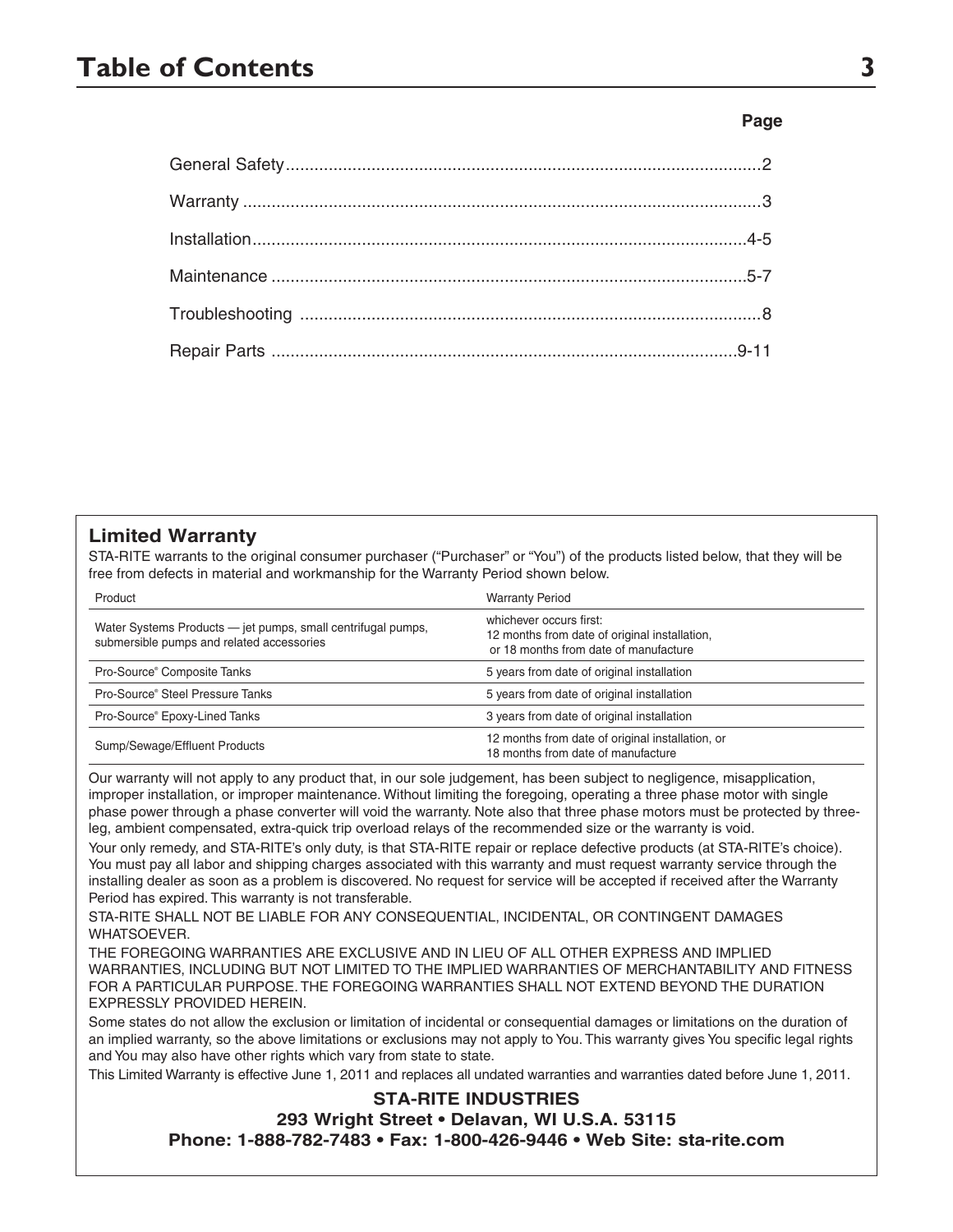### **Series C/CC Centrifugal Pumps**

The "C" and "CC" Series pumps are close coupled pumps with optional traps. "CC" Series have cast iron volutes and adapters. "C" Series have bronze volutes and adapters. Impellers on both series are bronze.

### **Installation**

#### **Location of Unit**

Install pump as close to liquid source as possible, using short, simple suction piping.

Piping should be as direct as possible; elbows and other fittings greatly increase friction losses.

Allow service and maintenance access.

Mount on solid, rigid, vibration-free foundation.

Protect pump against flooding and excess moisture.

#### **Piping**

Pump is not self-priming. Unless liquid source level is above pump suction at all times, install a foot valve on suction pipe.

Support both suction and discharge piping independently near the pump to avoid placing strains on pump. Start all piping at pump to avoid strains left by a gap at last connection.

If possible, increase size of both suction and discharge piping if more than short runs are required.

**NOTICE:** Never use a suction pipe smaller than the suction connection of the pump.

**NOTICE:** If a reducer is necessary in the suction piping, always use an eccentric reducer with the straight side on top.

**NOTICE: BE SURE** suction does not leak. Suction pipe must slope gradually upward to the pump. Avoid any fittings which might cause an air trap.

Install gate valve and union in suction and discharge lines. If complete pump removal is required for service, close gate valves and disconnect at unions.

#### **Grounding the Motor**

**Hazardous voltage AWARNING Can shock, burn or cause death. Ground motor before working on pump or motor.**

Install, ground, wire and maintain this pump in accordance with the National Electrical Code, Article 250, or applicable local Codes and Ordinances.

**Ground the pump permanently** using a wire of size and type specified by National or Local Electrical Code.

**Connect ground wire first.** Connect to ground first, then to motor terminal provide. Do not connect motor to electrical power supply until unit is permanently grounded. Any other sequence may cause serious shock hazard. **Do not ground to a gas supply line.**

The motor grounding wire need not be larger than the wires supplying the motor, provided the supply wires conform to the wiring date included in this manual (see Table I, Page 5).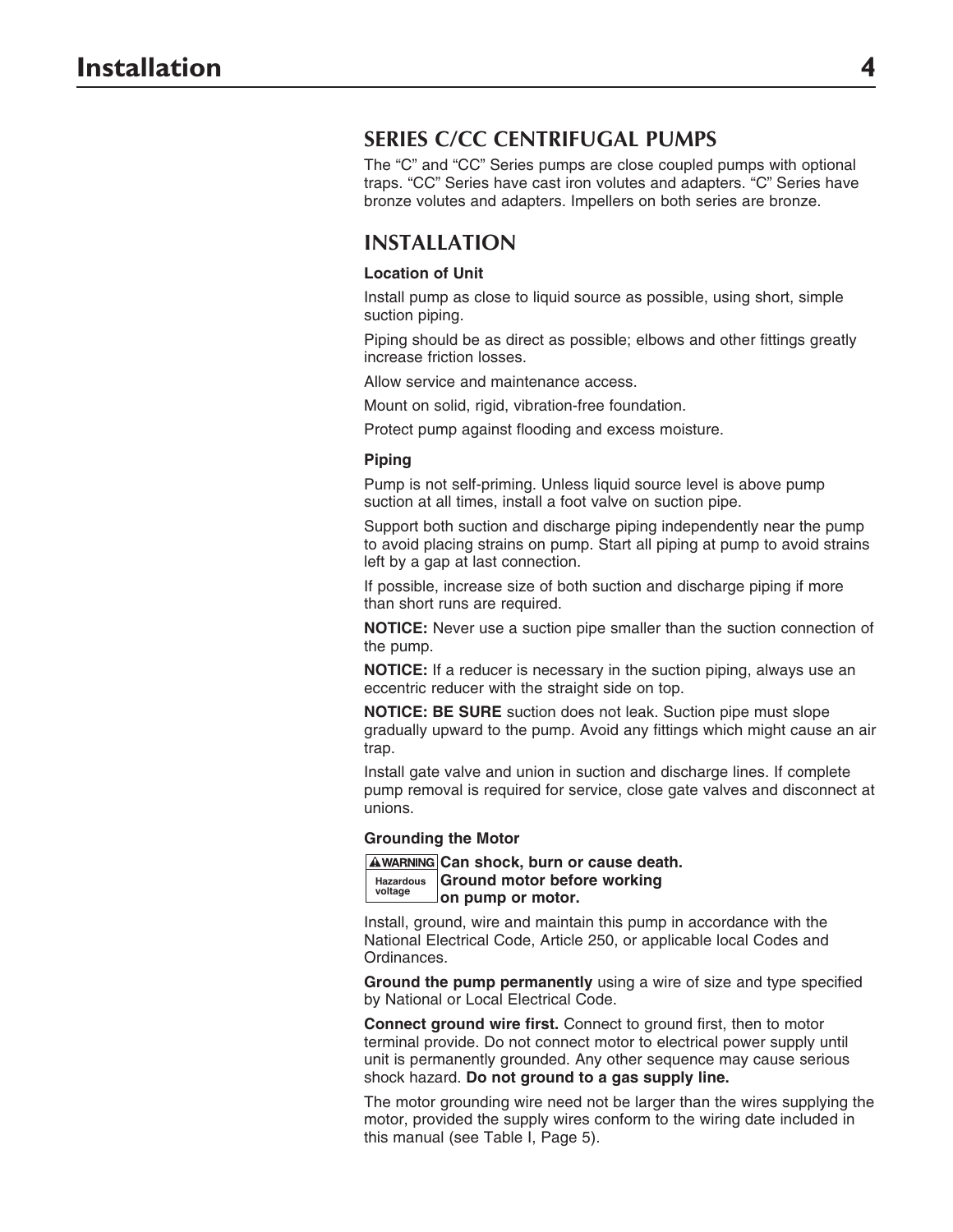#### **Wiring**

**NOTICE:** For 575 volt installations, see motor nameplate. Consult a licensed electrician for wiring information. Installation must meet code.

For 200, 230, and 460 volt installations, check fusing/wiring data chart (Table I, below) before connecting pump to power source.

Check that voltage/frequency on motor nameplate are **identical** with voltage/frequency of incoming power supply.

**NOTICE:** Wire dual voltage motors correctly according to wiring diagram on motor.

Check rotation of motor. Look through opening in adapter. Rotation should be clockwise when viewed from the motor end. If not:

- Turn pump OFF and disconnect from power source.
- For three-phase motors, reverse any two leads to motor starter.
- For single phase motors, re-connect according to wiring diagram on motor.

#### **Priming the Pump**

**NOTICE: NEVER run pump dry.** To run pump dry may damage seals. To Prime:

- 1. If pump is installed below liquid source level, open gate valve in suction line and flood suction.
- 2. If pump is not installed below liquid source level, fill pump through a tee installed in pump discharge and fitted with a priming plug in the upright position.

**Tighten priming plug securely after priming!**

|              |              |              |             |               | DIAMETER IN FEET FROM MOTOR TO METER (METERS) |          |          |           |           |
|--------------|--------------|--------------|-------------|---------------|-----------------------------------------------|----------|----------|-----------|-----------|
|              |              |              |             | <b>BRANCH</b> | 0'(0)                                         | 101'(31) | 201'(62) | 301'(92)  | 401'(123) |
|              |              |              | MAX.        | <b>FUSE*</b>  | то                                            | ТΟ       | то       | ΤО        | ΤО        |
| <b>MOTOR</b> |              |              | <b>LOAD</b> | <b>RATING</b> | 100'(30)                                      | 200'(61) | 300'(91) | 400'(122) | 500'(152) |
| HP           | <b>PHASE</b> | <b>VOLTS</b> | <b>AMPS</b> | <b>AMPS</b>   | <b>WIRE SIZE</b>                              |          |          |           |           |
| 3            |              | 230          | 17.0        | 25            | 10(5.5)                                       | 10(5.5)  | 10(5.5)  | 8(8.4)    | 8(8.4)    |
| 3            | З            | 200          | 11.0        | 15            | 14(2)                                         | 14 (2)   | 12(3)    | 10(5.5)   | 10(5.5)   |
| 3            | 3            | 230          | 9.6         | 15            | 14(2)                                         | 14(2)    | 12(3)    | 12(3)     | 10(5.5)   |
| 3            | 3            | 460          | 4.8         | 15            | 14(2)                                         | 14 (2)   | 14 (2)   | 14 (2)    | 14(2)     |
| 5            |              | 230          | 28.0        | 40            | 8(8.4)                                        | 8(8.4)   | 8(8.4)   | 6(14)     | 6(14)     |
| 5            | 3            | 200          | 17.5        | 25            | 10(5.5)                                       | 10(5.5)  | 10(5.5)  | 8(8.4)    | 8(8.4)    |
| 5            | 3            | 230          | 15.2        | 20            | 12(3)                                         | 12(3)    | 10(5.5)  | 10(5.5)   | 8(8.4)    |
| 5            | 3            | 460          | 7.6         | 15            | 14(2)                                         | 14(2)    | 14(2)    | 14(2)     | 14(2)     |

#### **TABLE I - RECOMMENDED FUSING AND WIRING DATA - 60 CYCLE MOTORS**

\* Time delay fuse or circuit breakers are recommended in any motor circuit.

**IMPORTANT:** BE SURE lead wire opening on end of motor is fully sealed when conduit or a pressure switch is not used. Failure to seal it properly will allow dirt, rain, bugs, etc. to enter back compartment of motor through conduit opening and cause switch malfunction.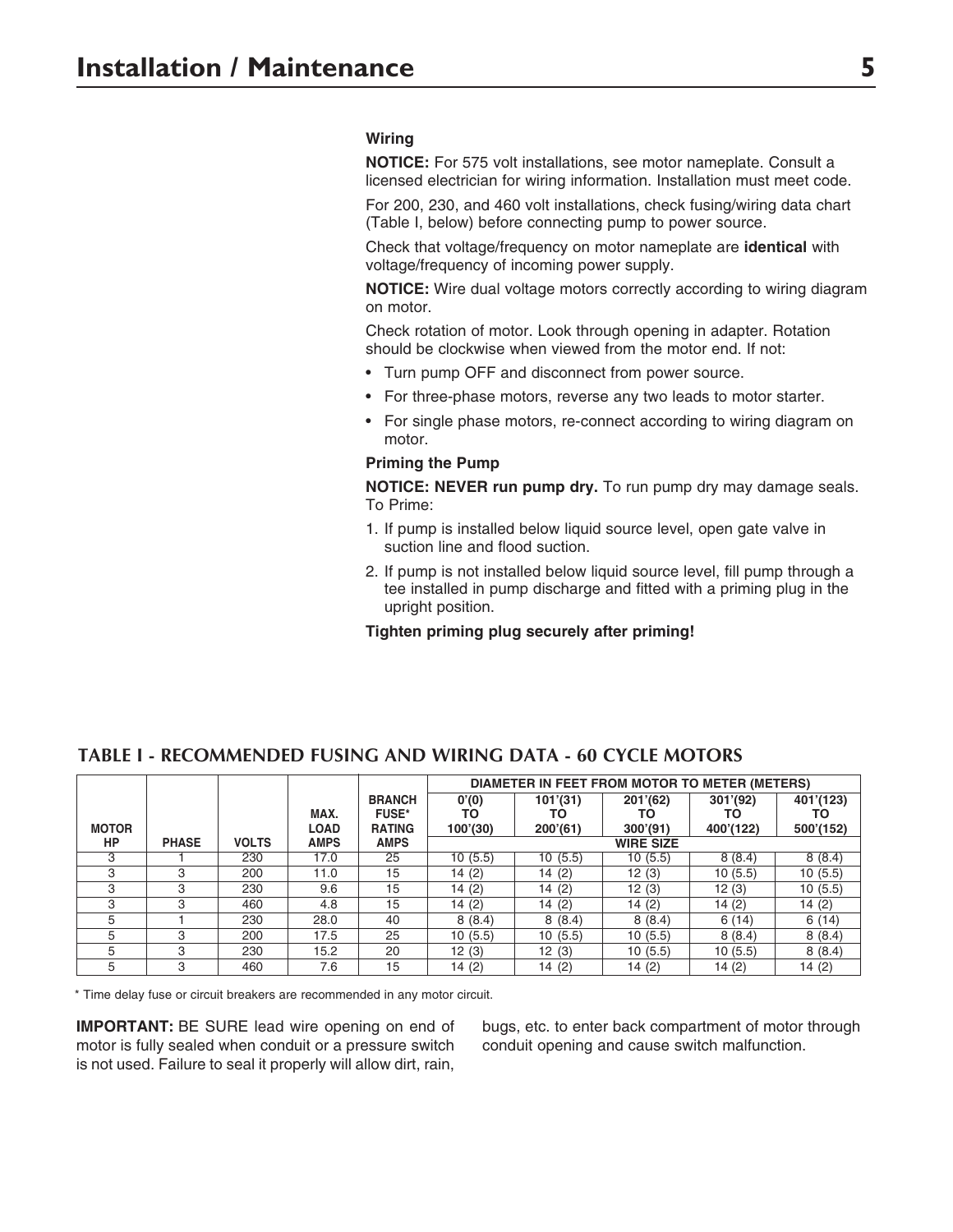### **MAINTENANCE**

Little or no maintenance to pump is required other than possible replacement of shaft seal after a reasonable period of operation (see below).

Lubricate motor according to motor manufacturer's instructions. Periodic greasing is required for most motors.

### **PUMP STORAGE**

Drain pump to prevent freezing.

Keep motor dry and loosely covered. Do not wrap with plastic sheeting; trapped moisture could cause corrosion or insulation deterioration.

**NOTICE:** A good rust inhibitor in the liquid end of cast iron pumps is recommended to prevent excessive corrosion.

### **PUMP START-UP AFTER STORAGE**

Replace all drain plugs and close all drain valves in system.

Be sure all connections are tightly sealed.

After inital check is made, fill pump according to "Priming the Pump" above.

## **SHAFT SEAL REPLACEMENT**

**NOTICE:** The highly polished and lapped faces of the seal are easily damaged. **Follow instructions and handle the seal with care.**



**AWARNING Be sure unit is grounded and power disconnected before attempting any work on pump or motor.**

# **REMOVAL OF OLD SEAL**

Refer to Figure 1 for Mechanical Seal parts identification.

- 1. Remove motor hold down bolts and bolts holding adapter/seal plate to volute. Slide motor, adapter/seal plate and impeller backward to clear volute.
- 2. Remove impeller screw and washer from end of shaft and slide impeller off of shaft.
- 3. Unbolt adapter/seal plate from motor.
- 4. Use two screwdrivers (Figure 2) or bearing puller to carefully separate motor from adapter/seal plate, bringing rotating half of seal off with adapter/seal plate. Shaft sleeve may come off with seal.
- 5. Use hammer, if necessary, to drive shaft sleeve out of seal. Clean up shaft sleeve with emery paper if necessary.
- 6. Place adapter/seal plate face down on bench and drive old stationary half of seal out of adapter/seal plate by carefully tapping with screwdriver and hammer (Figure 3).
- 7. Use a wire brush to thoroughly clean adapter/seal plate cavity. Be sure all dust and grime are out of seal cavity before installing new seal.



*Figure 1*



*Figure 2*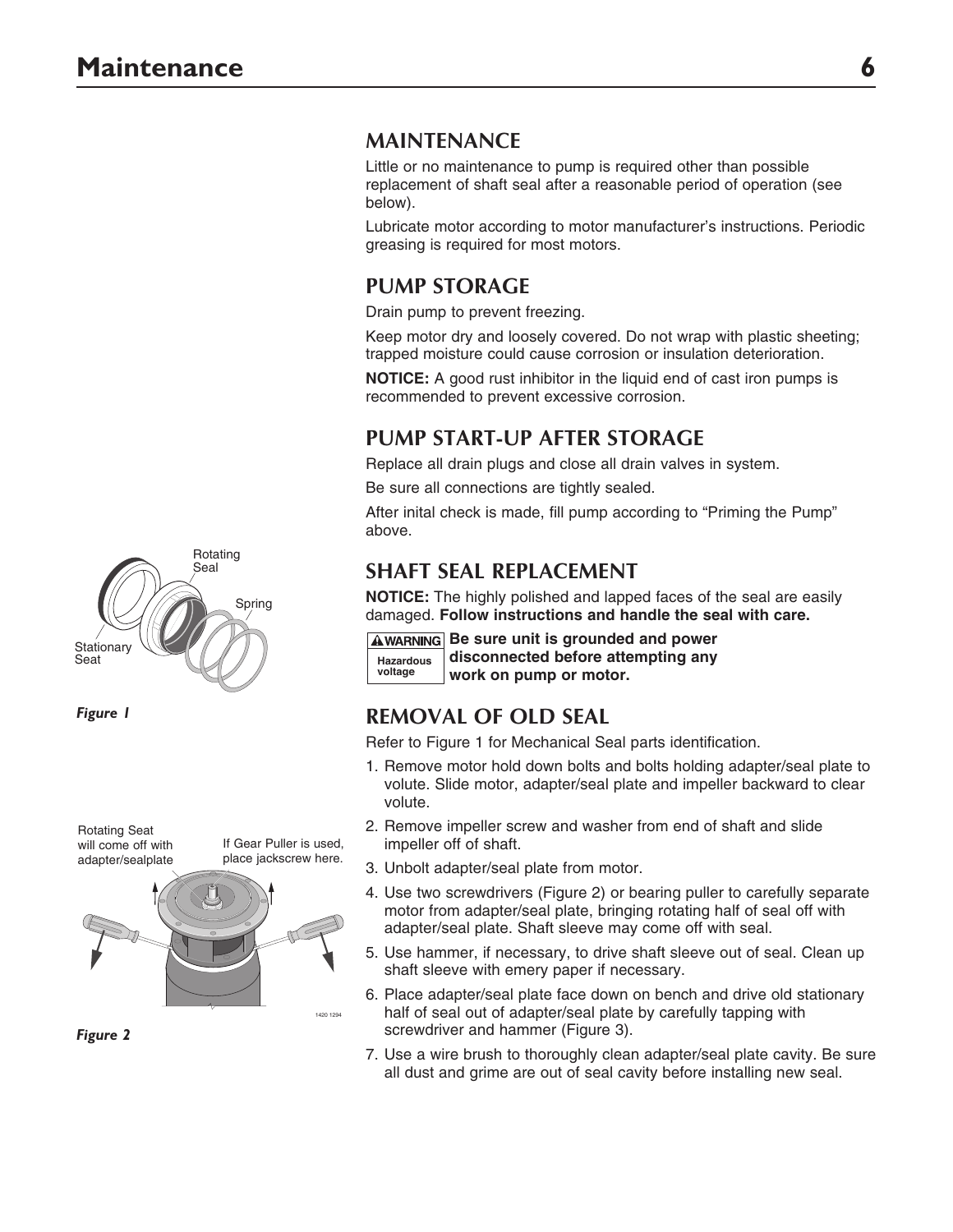

*Figure 3*



*Figure 4*

### **INSTALLING NEW SEAL**

- 1. **NOTICE:** Seal faces are highly polished and lapped. **Handle with care**. Any mar, nick or scratch on seal face will cause it to leak. **BE SURE** to install with polished faces toward each other.
- 2. Clean polished surface of ceramic seat with clean cloth.
- 3. Wet O-Ring around ceramic seat with liquid soap.
- 4. Press stationary (ceramic) half of seal cavity into cavity firmly and squarely with thumb pressure. If it does not seat properly, remove and place seal face up on bench. Re-clean adapter/seal plate cavity. Seal should now seat correctly.
- 5. If seal does not seat after re-cleaning adapter/seal plate cavity, place a cardboard washer over polished face of seal and **carefully** press into place using a piece of 1" standard pipe as a press (Figure 4).

**NOTICE:** BE SURE you do not scratch seal face.

- 6. Dispose of cardboard washer and recheck seal face to be sure it is free of dirt, foreign particles, scratches and grease.
- 7. Inspect shaft and shaft sleeve to be sure they are clean.
- 8. Re-install O-Ring, shaft sleeve and slinger on shaft.

**NOTICE:** A small amount of grease or Never-Seez under shaft sleeve will help prevent shaft and sleeve from freezing together when pump is in service.

- 9. Remount adapter/seal plate to motor, being careful not to scratch seal face.
- 10. Apply liquid soap to inside diameter and outside face of rubber drive ring on rotating half of seal.
- 11. Slide seal assembly onto shaft sleeve (sealing face first) far enough so that seal spring is located on shaft sleeve.

#### **NOTICE: Be careful not to nick carbon seal face when passing it over end of shaft sleeve.**

- 12. Slide impeller and gaskets onto shaft with key in position. Be sure to maintain proper order as shown in Exploded View, Page 9.
- 13. Install washer and impeller screw on end of shaft and tighten screw until it is snug. This should locate seal in place and bring seal faces together.
- 14. Reinstall motor, adapter and impeller assembly on volute, using new gasket.
- 15. Reinstall motor hold-down bolts.
- 16. Check all bolts for tightness.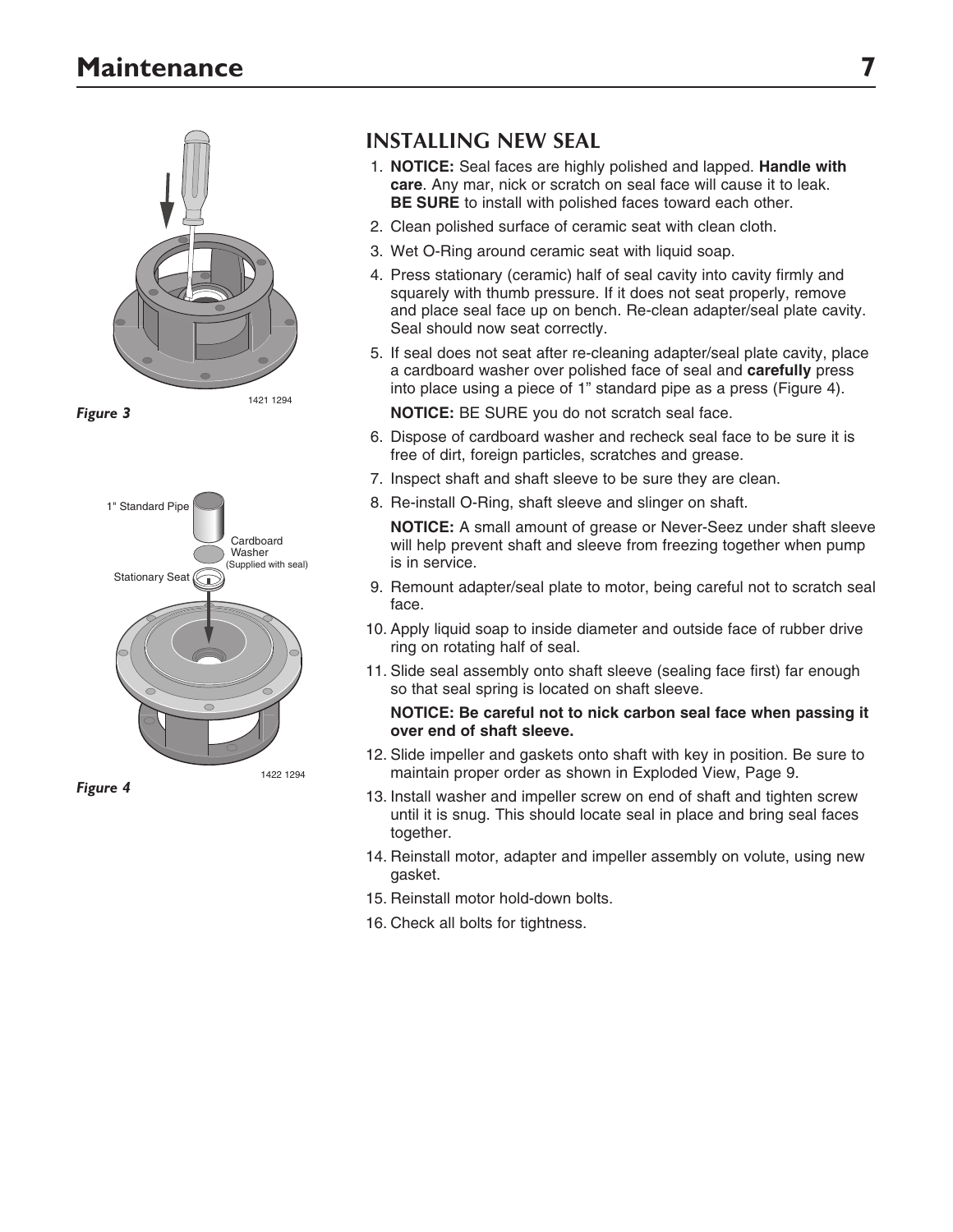Read symptom describing problem below at left. Causes for problems (bottom) are keyed to numbers at right. Check pump for causes listed at right and correct those that apply.

#### **Hazardous voltage. Can shock, burn or kill.** Take all normal precautions for the voltage involved.

### **SYMPTOM KEY NUMBERS FOR CAUSES** Pump does not deliver liquid 1, 2, 3, 4, 6, 10, 12, 14, 15, 20, 21 Pump delivers too little flow 2, 3, 4, 5, 6, 7, 8, 9, 10, 11, 12, 13, 15, 18, 20, 21, 27, 28 Delivery pressure too low 5, 12, 13, 14, 15, 18, 20, 27, 28 Pump loses prime after starting 2, 3, 5, 6, 7, 10 Pump needs too much power 13, 14, 15, 16, 17, 18, 21, 22, 24, 25, 27 Seal leaks 22, 24, 29, 30 Pump vibrates or is noisy 2, 3, 4, 8, 9, 10, 11, 19, 21, 22, 23, 24, 25, 26, 28, 29, 30, 31, 32, 33, 34 Motor bearings have short life 22, 24, 25, 26, 29, 30, 31, 32, 33, 34 Pump overheats and/or seizes 1, 4, 19, 20, 22, 25, 26, 29, 30

### **CAUSES**

- 
- 2. Pump or suction pipe not completely full of liquid. 19. Pump operating at very low capacity.
- 
- 4. Pump cavitating; increase suction pressure. 21. Foreign matter in impeller.
- 5. Excessive amount of air or gas in liquid. 22. Misalignment of pump or piping.
- 6. Air pockets in suction pipe. 23. Foundations not rigid.
- 7. Air leakage in suction pipe. 24. Shaft bent.
- 
- 9. Foot valve partially clogged. 26. Bearings worn.
- 10. Suction pipe inlet not sufficiently submerged. 27. Wear ring worn.
- 11. Impeller, suction or trap partially or completely 28. Impeller damaged.
- 12. Speed too low. The contract of the contract of the misalignment.
- 
- 
- 15. System head too high for pump design. 32. lack of lubrication.
- 16. System head too low for pump design. 33. Dirt in bearings.
- 
- 1. Pump not primed. 18. Viscosity of liquid different than design.
	-
- 3. Suction lift too high. 20. Parallel operation of pumps unsuited for such operation.
	-
	-
	-
	-
- 8. Foot valve too small. 25. Rotating part rubbing on stationary part.
	-
	-
	-
	- plugged. 29. Shaft running off center due to worn bearings or
- 13. Voltage wrong or too low. 30. Impeller out of balance resulting in vibration.
- 14. Wrong direction of rotation. 31. Excessive grease in bearing causing high bearing temperature.
	-
	-
- 17. Specific gravity of liquid different than design. 34. Rust in bearings due to water getting into motor.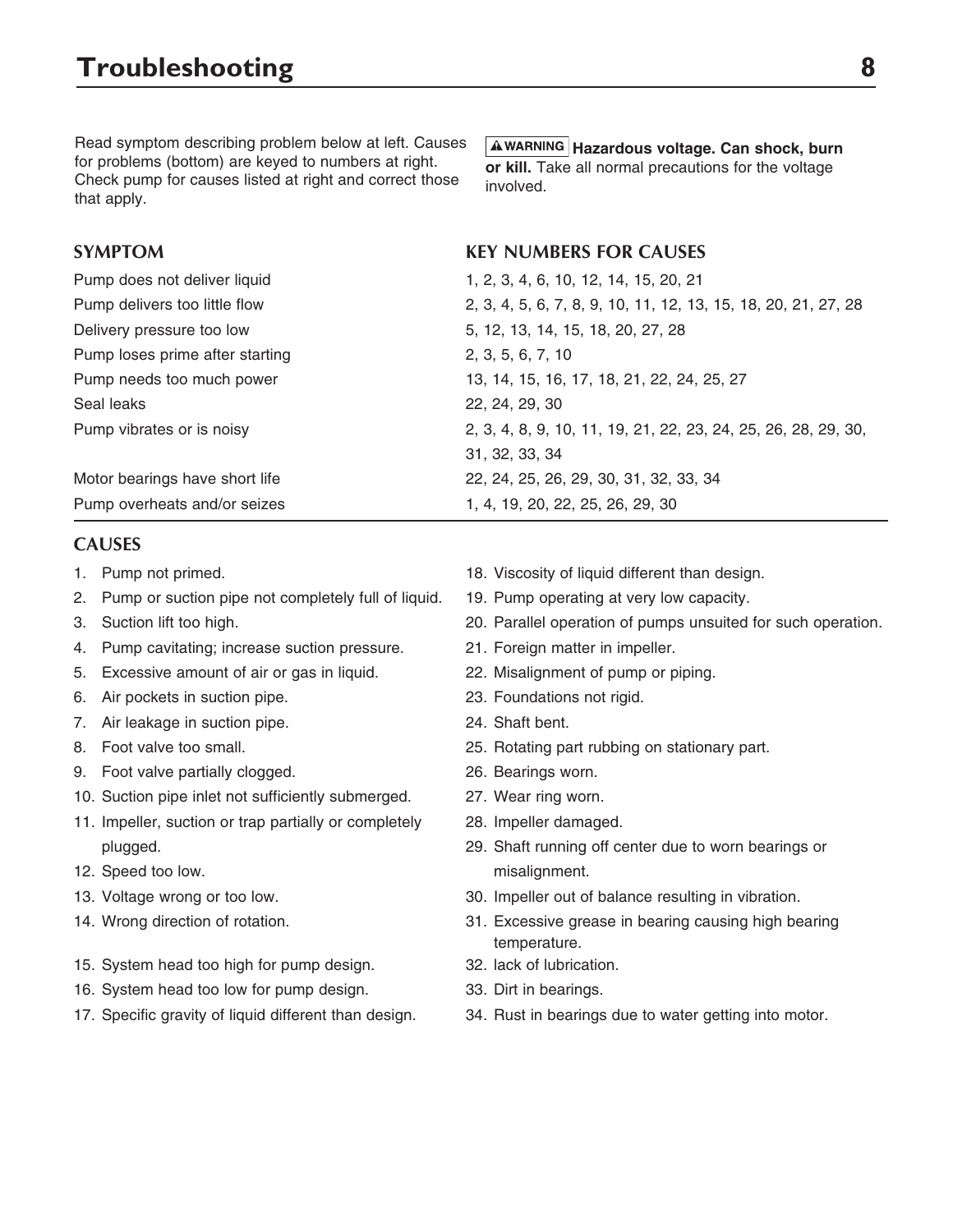

| Key            | Part                        |                  |               |
|----------------|-----------------------------|------------------|---------------|
| No.            | <b>Description</b>          | <b>Cast Iron</b> | <b>Bronze</b> |
| $1*$           | Lock Handle                 | C154-18D         | C154-18D      |
| $\overline{2}$ | Cover - 6"                  | $C30-30$         | $C3-78DZZ$    |
| $\overline{2}$ | Cover - 8"                  | $C3-105$         | $C3-105D$     |
| $\overline{2}$ | Cover - $11"$               | $C3-76$          |               |
| 3              | $O-Ring - 6"$               | $U9-46$          | $U9-46$       |
| 3              | O-Ring - 8"                 | $U9-171$         | $U9-171$      |
| 3              | $O-Ring - 11''$             | $U9-105$         |               |
| $\overline{4}$ | Strainer Basket - 6"        | C108-11P         | C108-11P      |
| $\overline{4}$ | Strainer Basket - 8"        | C108-34SS        | C108-34SS     |
| 4              | Strainer Basket - 11"       | C108-25SS        |               |
| 5              | Suction Trap Body - 6"      | $C53-5B$         | $C53-5D$      |
| 5              | Suction Trap Body - 8"      | $C53-21$         | $C53-21D$     |
| 5              | Suction Trap Body - 11"     | $C53-8$          |               |
| $6***$         | Pipe Plug 1/4"              | U78-57DT         | U78-57DT      |
| 7              | Gasket, Flange              | $C_{20-19}$      | $C_{20-19}$   |
| 8              | Capscrew, 3/8-16x1-3/4"     |                  | U30-77C       |
| 9              | Nut, Hex 3/8-16             |                  | U36-38C       |
|                | Capscrew, 5/16-18x7/8"      | $U30-61C(4)$     | $U30-61C(4)$  |
|                | Suction Trap Complete - 6"  | Pkg. #51         | Pkg. #56      |
|                | Suction Trap Complete - 8"  | Pkg. #98         | Pkg. #99      |
|                | Suction Trap Complete - 11" | Pkg. #74         |               |

Quantity 1 unless otherwise noted ( ).

• Not illustrated.

- \* 6" has 2 each; 8" & 11" have 4 each.
- \*\* 6" & 8" have 1 each; 11" has 2 each.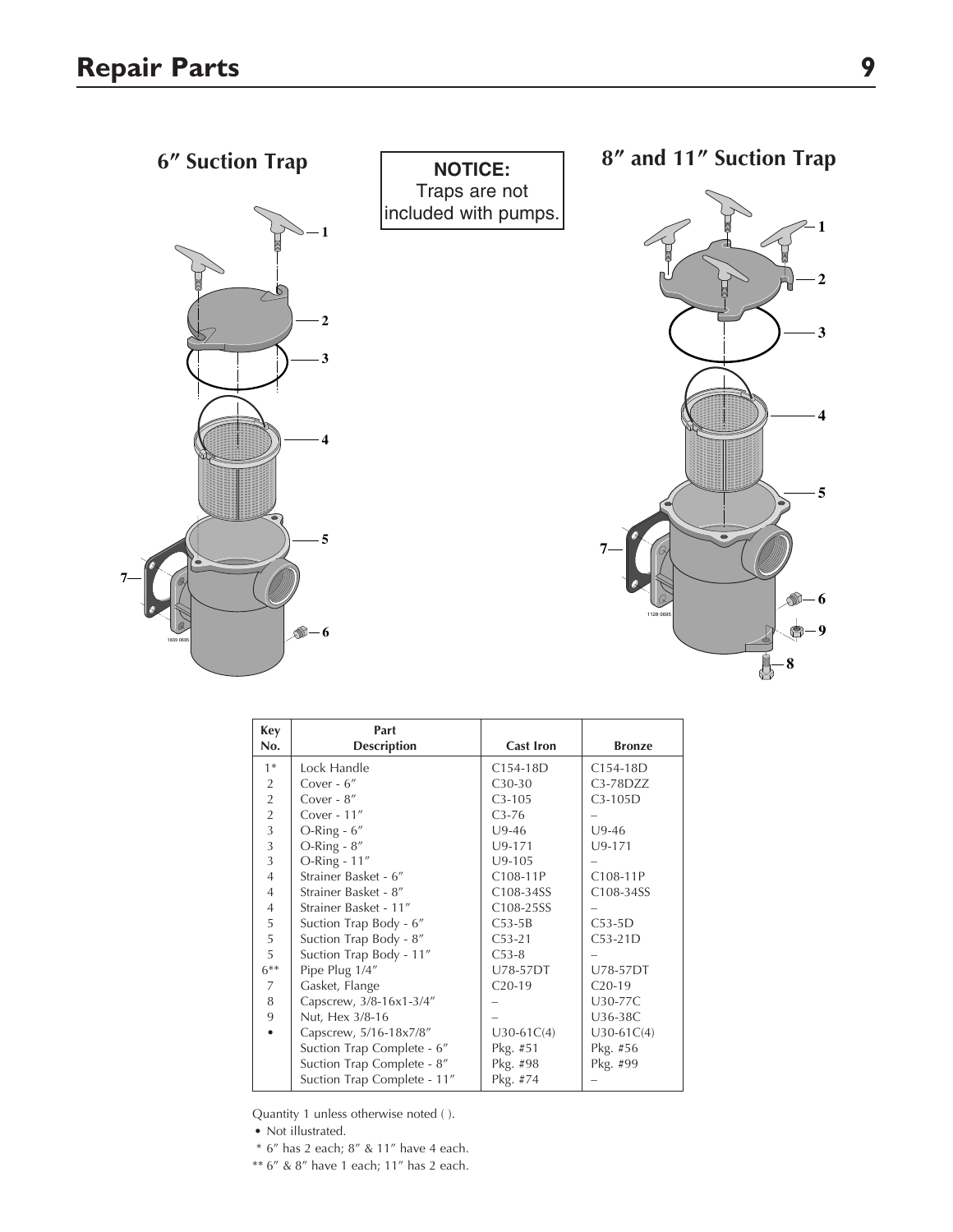

| <b>Key</b>                            |                                     |                | <b>CCMH-136</b><br><b>CCM2H-136</b><br><b>CCM2H-136S</b><br><b>CCMH3-136S</b><br><b>CCM2H3-136</b><br><b>CCM2H3--136S</b> | <b>CMH-136</b><br><b>CMH3-136</b><br><b>CCMH36-136</b><br><b>CM2H-136</b><br>CM2H3-136 | <b>CCHH-137S</b><br><b>CCHH3-137S</b><br><b>CCHH36-137</b><br><b>CCH2H-137S</b><br><b>CCH2H3-137</b><br><b>CCH2H3-137S</b> | <b>CHH-137</b><br>CHH3-137<br>CH2H3-137 |
|---------------------------------------|-------------------------------------|----------------|---------------------------------------------------------------------------------------------------------------------------|----------------------------------------------------------------------------------------|----------------------------------------------------------------------------------------------------------------------------|-----------------------------------------|
| No.                                   | <b>Description</b>                  | Qty.           | 3 HP                                                                                                                      | 3 HP                                                                                   | 3 HP                                                                                                                       | 3 HP                                    |
| $\mathbf{1}$                          | Motor 230V/60H/1 Ph.                | 1              | $C218-177$                                                                                                                | C <sub>2</sub> 18-177                                                                  | $C218-177$                                                                                                                 | $C218-177$                              |
| $\mathbf{1}$                          | Motor 230/460V/60H/3 Ph.            | 1              | C <sub>2</sub> 18-179                                                                                                     | C <sub>2</sub> 18-179                                                                  | C <sub>2</sub> 18-179                                                                                                      | C <sub>2</sub> 18-179                   |
| $\mathbf{1}$                          | Motor 575V/60H/3 Ph.                | 1              |                                                                                                                           | C <sub>2</sub> 18-290C                                                                 | C218-290C                                                                                                                  |                                         |
| $\mathbf{1}$                          | Motor 200V/60H/1 Ph.                | $\mathbf{1}$   | $C218-191$                                                                                                                | C <sub>2</sub> 18-191                                                                  | $C218-191$                                                                                                                 | C <sub>2</sub> 18-191                   |
| $\mathbf{1}$                          | Motor 200V/60H/3 Ph.                | $\mathbf{1}$   | $C218-178$                                                                                                                | $C218-178$                                                                             | $C218-178$                                                                                                                 | $C218-178$                              |
| $\begin{array}{c} 2 \\ 2 \end{array}$ | Water Slinger-1 Ph.                 | $\mathbf{1}$   | $C69-15$                                                                                                                  | $C69-15$                                                                               | $C69-15$                                                                                                                   | $C69-15$                                |
|                                       | Water Slinger-3 Ph. (+)             | $\mathbf{1}$   | $C69-16$                                                                                                                  | $C69-16$                                                                               | $C69-16$                                                                                                                   | $C69-16$                                |
| $\overline{3}$                        | Key, Impeller                       | $\mathbf{1}$   | $U65-42A$                                                                                                                 | $U65-42A$                                                                              | $U65-42A$                                                                                                                  | $U65-42A$                               |
| $\overline{4}$                        | O-Ring                              | $\mathbf{1}$   | $U9-265$                                                                                                                  | $U9-265$                                                                               | $U9 - 265$                                                                                                                 | $U9-265$                                |
| 5                                     | Adapter                             | $\mathbf{1}$   | $C2-81$                                                                                                                   | $C2-81D$                                                                               | $C2-81$                                                                                                                    | $C2-81D$                                |
| 6                                     | Lockwasher, 3/8"                    | 8              | U43-12ZP                                                                                                                  | U43-12ZP                                                                               | U43-12ZP                                                                                                                   | U43-12ZP                                |
| $\overline{7}$                        | Capscrew, 3/8-16x7/8"               | $\overline{4}$ | U30-73ZP                                                                                                                  | U30-73ZP                                                                               | U30-73ZP                                                                                                                   | U30-73ZP                                |
| 8                                     | Gasket                              | $\mathbf{1}$   | $C20-77$                                                                                                                  | $C20-77$                                                                               | $C20-77$                                                                                                                   | $C20-77$                                |
| 9                                     | Shaft Seal                          | $\mathbf{1}$   | U109-433SS                                                                                                                | U109-433SS                                                                             | U109-433SS                                                                                                                 | U109-433SS                              |
| 10                                    | Shaft Sleeve                        | 1              | $C23-58$                                                                                                                  | $C23-58$                                                                               | $C23-58$                                                                                                                   | $C23-58$                                |
| 11                                    | Gasket, Sleeve                      | $\mathbf{1}$   | $C20-101$                                                                                                                 | $C20-101$                                                                              | $C20-101$                                                                                                                  | $C20-101$                               |
| 12                                    | Impeller                            | $\mathbf{1}$   | C105-224DD                                                                                                                | C105-224DD                                                                             | -                                                                                                                          |                                         |
| 12                                    | Impeller (Silicon Brass)            | $\mathbf{1}$   | C105-224DG                                                                                                                | C105-224DG                                                                             | C105-224DF                                                                                                                 | C105-224DF                              |
| 13                                    | Gasket, Impeller                    | $\mathbf{1}$   | $C20-100$                                                                                                                 | $C20-100$                                                                              | $C_{20-100}$                                                                                                               | $C_{20-100}$                            |
| 14                                    | Washer, Impeller                    | $\mathbf{1}$   | C43-45SS                                                                                                                  | C43-45SS                                                                               | C43-45SS                                                                                                                   | C43-45SS                                |
| 15                                    | Washer, Stat-O-Seal                 | $\mathbf{1}$   | $C_{43-46}$                                                                                                               | $C43-46$                                                                               | $C43-46$                                                                                                                   | $C43-46$                                |
| 16                                    | Screw, Impeller 3/8-16x3/4"         | $\mathbf{1}$   | U30-72SS                                                                                                                  | U30-72SS                                                                               | U30-72SS                                                                                                                   | U30-72SS                                |
| 17                                    | Wear Ring Only                      | 1              | $C23-40$                                                                                                                  | $C23-40$                                                                               | $C23-40$                                                                                                                   | $C23-40$                                |
| 18                                    | Volute Assembly (includes 18A & 20) | 1              | $C201 - 174$                                                                                                              | C <sub>201</sub> -174D                                                                 | C <sub>2</sub> 01-174                                                                                                      | C201-174D                               |
| <b>18A</b>                            | Volute Assemby (Incl. 17 Only)      | $\mathbf{1}$   | $C101-167$                                                                                                                | C101-167D                                                                              | $C101-167$                                                                                                                 | C101-167D                               |
| 19                                    | Capscrew 5/16-18x3/4"               | $\overline{4}$ | U30-62ZP                                                                                                                  | U30-62ZP                                                                               | U30-62ZP                                                                                                                   | U30-62ZP                                |
| 20                                    | Pipe Plug, 1/4" NPT, Hex Head       | 1              | U78-941ZPV                                                                                                                | U78-941ZPV                                                                             | U78-941ZPV                                                                                                                 | U78-941ZPV                              |
| 21                                    | Stud, 3/8-16x1-1/4"                 | $\overline{4}$ | U30-22SS                                                                                                                  | U30-22SS                                                                               | U30-22SS                                                                                                                   | U30-22SS                                |
| 22                                    | Nut, Hex 3/8x16                     | $\overline{4}$ | U36-38ZP                                                                                                                  | U36-38SSW                                                                              | U36-38ZP                                                                                                                   | U36-38SSW                               |
| 23                                    | Pipe Plug, 1/4" NPT                 | $\mathbf{1}$   | U78-57SSS                                                                                                                 | U78-57SSS                                                                              | U78-57SSS                                                                                                                  | U78-57SST                               |

Model numbers with a "3" in them indicate a 3-Phase motor.

Model numbers with a "2" in them indicate a 200V motor.

**NOTE:** C Series with different hydraulic numbers (CCMH-93) are older models that use different parts. Consult factory for older models.